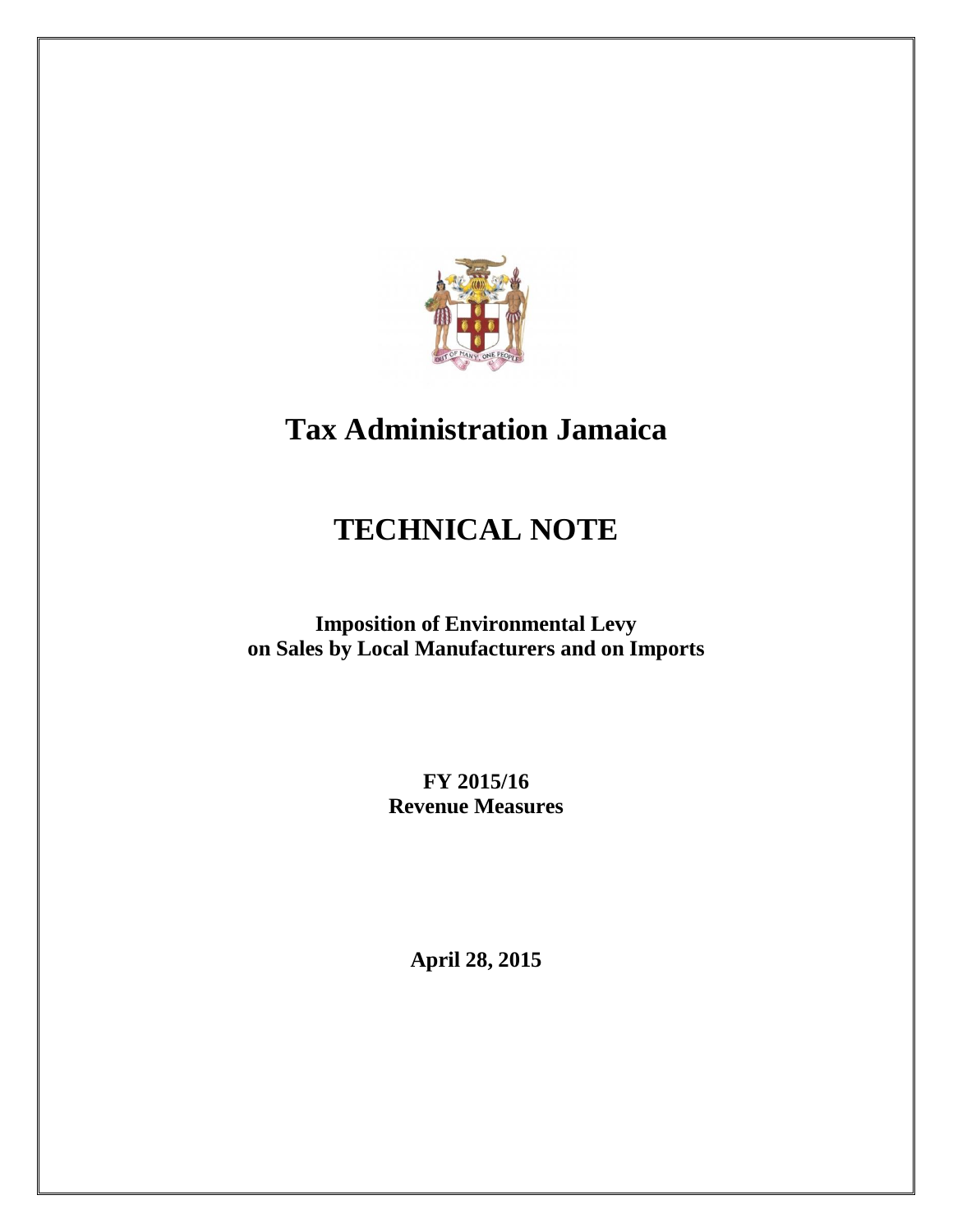# **Table of Contents**

# **PAGE**

| APPLICATION OF COLLECTIONS, ASSESSMENT AND ENFORCEMENT PROVISIONS OF THE |  |
|--------------------------------------------------------------------------|--|
|                                                                          |  |
|                                                                          |  |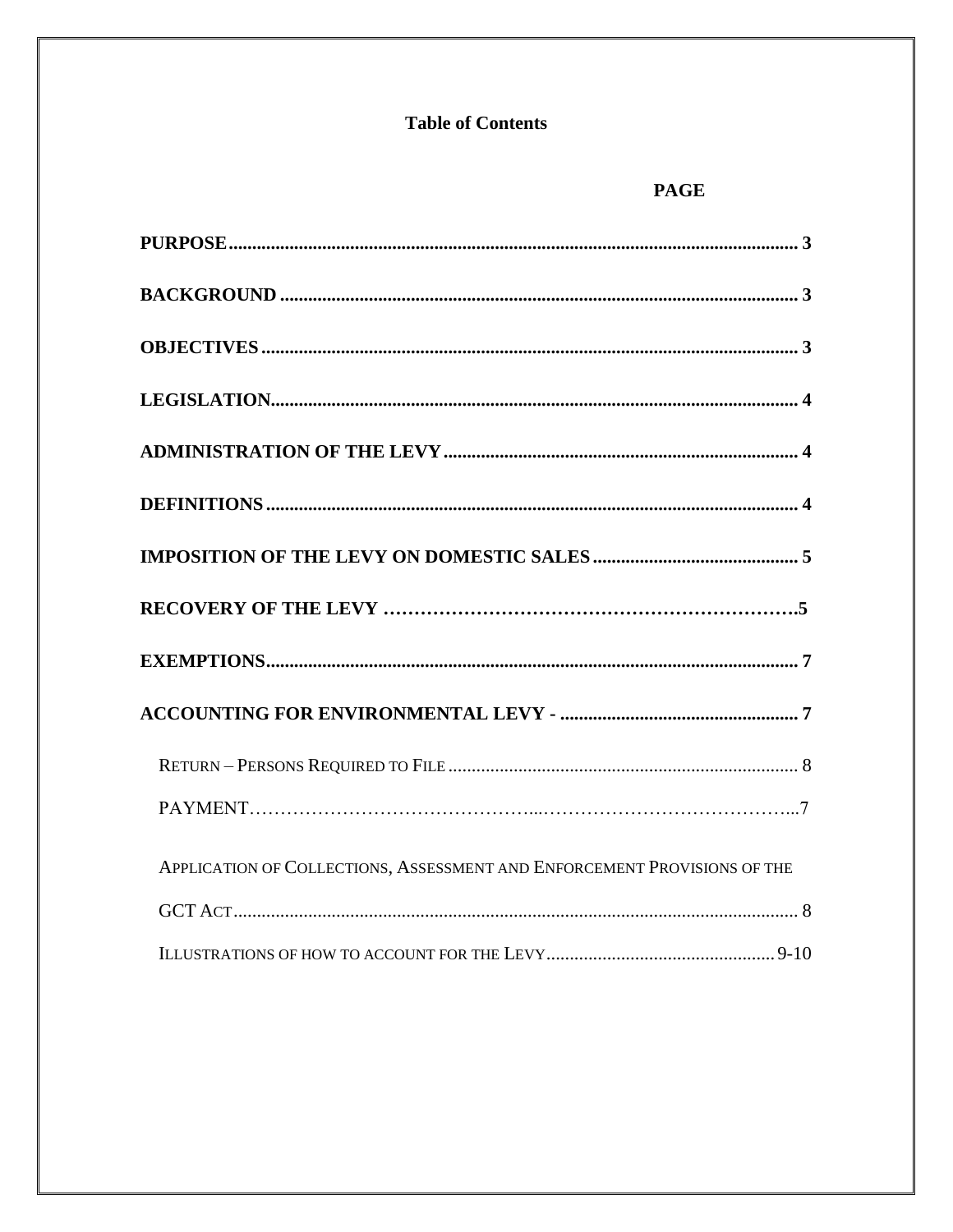#### <span id="page-2-0"></span>**Purpose**

The purpose of this Note is to provide guidance on the imposition of Environmental Protection Levy (the Levy) on the sale of goods manufactured in Jamaica and reimposition on imports from CARICOM.

#### <span id="page-2-1"></span>**Background**

Arising from concerns regarding the damage to the environment caused by harmful waste materials particularly plastic containers Cabinet in 2007 imposed the environmental protection levy.

The imposition of the was first introduced on imported goods (including goods from CARICOM).It was discovered that the imposition of the levy on goods from CARICOM was in conflict with the Treaty of Chaguaramas and as a result, the imposition was discontinued on those goods.

Over the years, a concern has been raised by the Ministry of Foreign Affairs and Foreign Trade regarding the compliance of the levy with World Trade Organization (WTO) standards. The removal of the levy from CARICOM imports also rendered the domestic manufacturers uncompetitive.

In light of the above, GOJ took a decision to impose the levy on sales by manufacturers to mirror the environmental levy on imports. It is intended that this measure will level the playing field and enhance the competitiveness of local industries while realizing a key objective of WTO compliance.

#### <span id="page-2-2"></span>**Objectives**

The Minister of Finance and Planning, in his presentation to the House of Parliament on March 12, 2015 and as per Ministry Paper # 34/15 – Revenue Measures for Financial Year 2015/2016, asked the Honourable House to approve the imposition of the levy on domestic sales by manufacturers, with a tax credit available for the levy paid on the productive inputs for manufactures and the re-imposition on imports from CARICOM.

This measure will achieve the following objectives:

- To mitigate the negative impact on the environment caused by the specified commercial activity
- Mitigate the negative impact/concerns that could emanate from World Trade Organization (WTO)
- Reduce the inequity currently being faced by Jamaican manufacturers, who have to pay the levy on imports used in the manufacturing process ("levelling the playing field"). The Jamaican manufactures face unfair competition from the importation of goods from CARICOM that are not currently subjected to the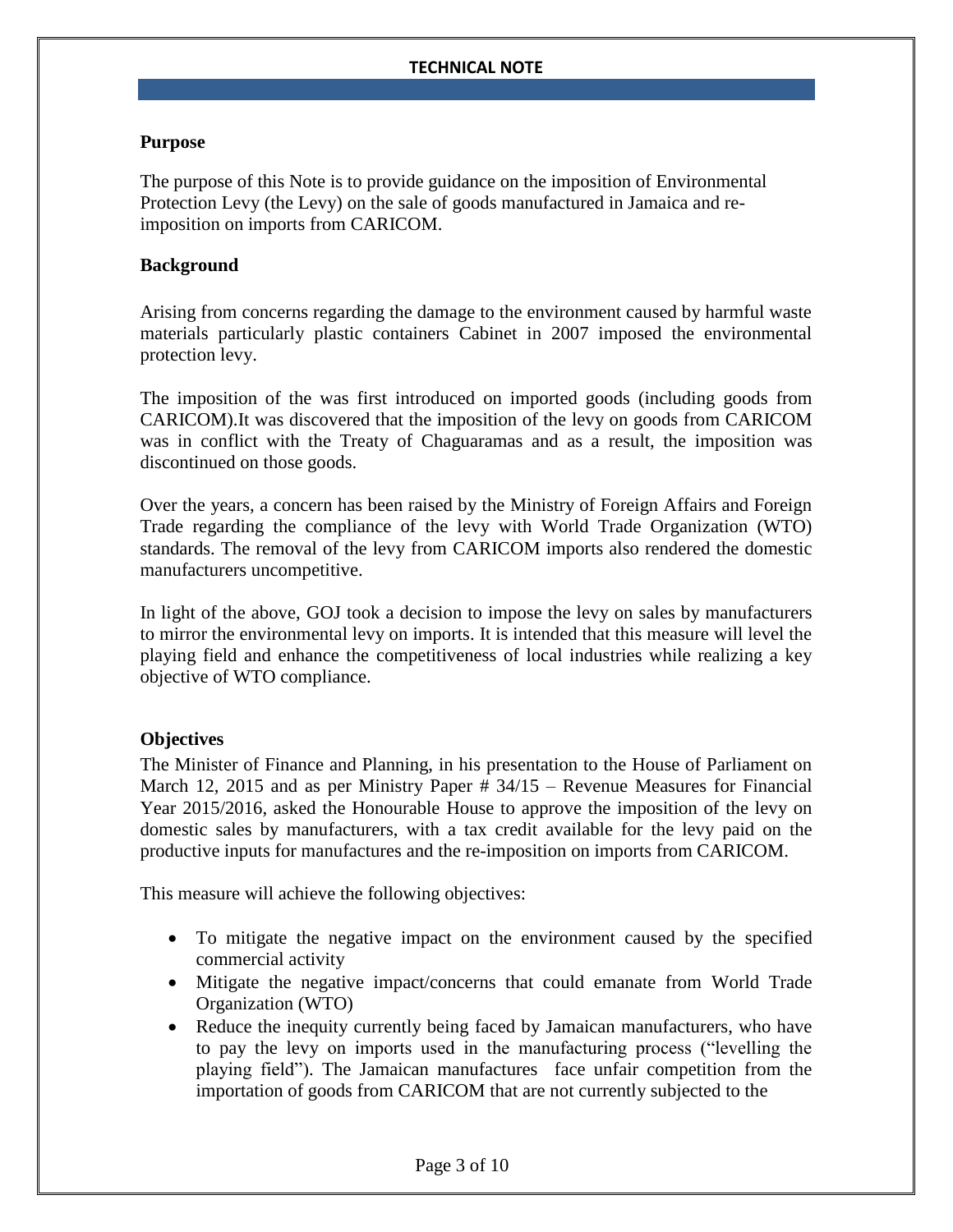• Broadening of the base on which the levy is imposed

#### <span id="page-3-0"></span>**Legislation**

References to legislation in this note are to the Provisional Collection of Tax (Environmental Protection Levy) Order 2015 and the General Consumption Tax Act as the case may be.

## **Effective Date**

The effective date of this measure is June 1, 2015.

## <span id="page-3-1"></span>**Administration of the Levy**

The administration of the levy is in accordance with the Provisional Collection of Tax (Environmental Protection Levy) Order 2015, and the General Consumption Tax Act as the case may be by;

- Jamaica Customs imposition on imports
- Tax Administration Jamaica domestic imposition

## <span id="page-3-2"></span>**Definitions**

The following terms are defined in accordance with the Fiscal Incentives (Miscellaneous Provision) Act 2013.

#### **"Manufacture of goods"** – First Schedule PART 111 (1)

**(a)** the production of goods in Jamaica by means of a process of manufacture, but does not include the production of goods which result from a process that consists primarily of any one or more of the following:-

**(i)** dividing (including cutting), purifying, drying, mixing, sorting, packaging, branding, testing or applying any other similar process to a product, produce or material that is acquired in bulk so as to prepare that product, produce or material for sale or distribution, or any combination of such processes,

**(ii)**applying methods of preservation or maturation or other similar treatment to any food-stuffs or any combination of such processes,

**(iii)** cooking, baking or otherwise preparing food or drink for human consumption which is intended to be consumed at or about the time it is prepared, whether or not in the building or structure in which it is prepared, or whether or not the building to which it is delivered after being prepared,

**(iv)**improving or altering any articles or materials without making a change in their character, or

**(v)** repairing, refurbishing, reconditioning, restoring or other similar processing of any articles or materials, or any combination or such processes; and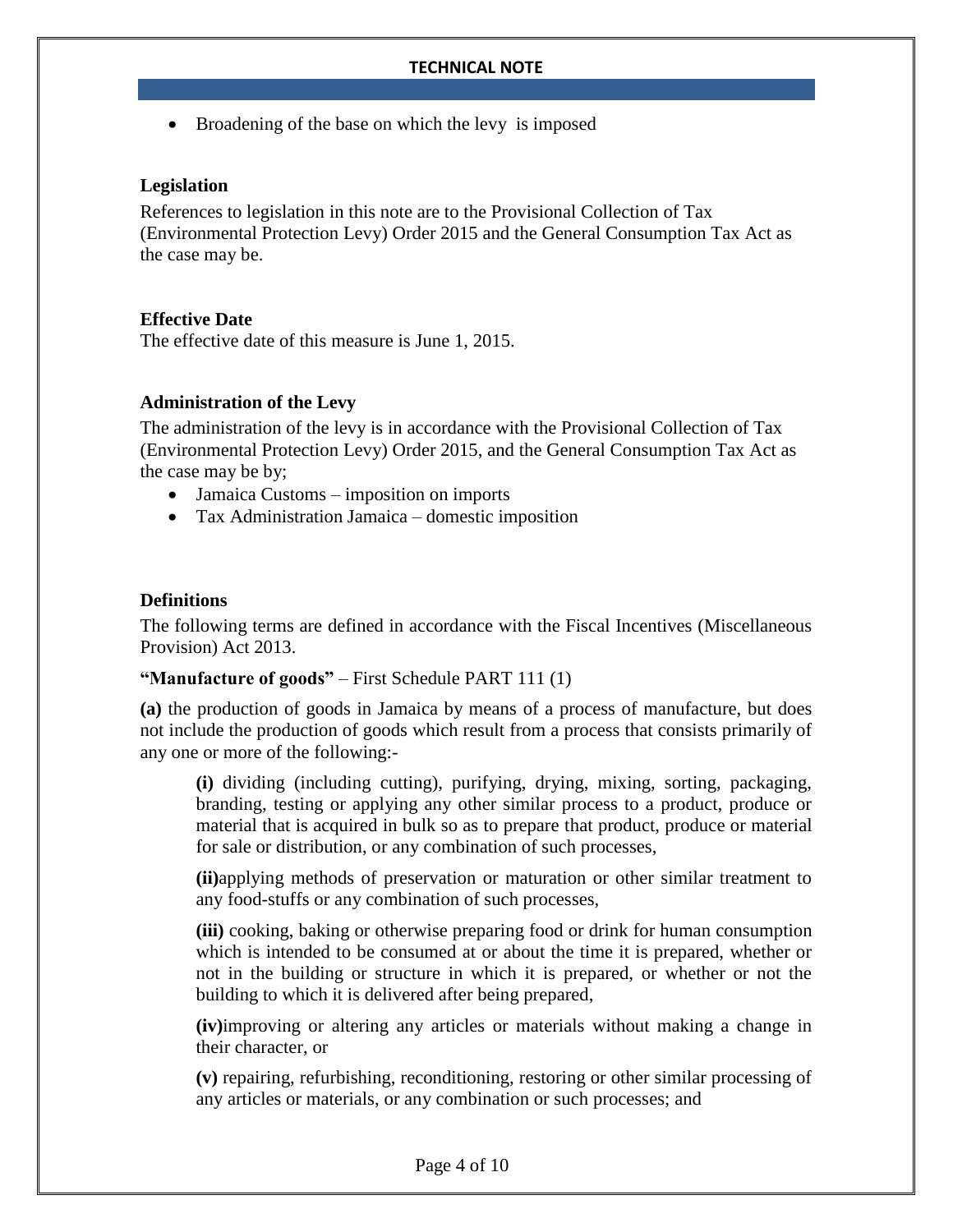*(b)*the production of goods in Jamaica that the Commissioner General determines are produced by a process which results in the transformation of the raw material, or intermediate goods, used in the process (hereinafter referred to as "production inputs") into goods that are new or distinct, having regard to their name, use or character (including where the goods produced possess unique physical, chemical, technological, legal or commercial characteristics) when compared to the production input used

"**Manufacturer of Goods"** means any entity engaged in the manufacture of goods

#### <span id="page-4-0"></span>**Imposition of the Levy on sales by local manufacturers, on imports and exports**

The Levy is to be imposed on the sales of locally manufactured goods and on imports (including imports from CARICOM) subject to the exemptions as detailed in this document. The Levy is to be imposed by;

- 1. Local manufacturers on;
	- (a) The selling price (before GCT and SCT where applicable)discounted by 25%.

## **The 25% discount is a specified margin rate, which is determined by the Minister of Finance and may be changed from time to time.**

- 2. Customs on;
	- (a) C.I.F. value
- 3. Exports

By manufacturers on the selling price (before GCT and SCT where applicable) discounted by 25%.

#### <span id="page-4-1"></span>**Recovery of the Levy** - **Credit Method**

Every manufacturer is entitled to claim as a credit the levy paid at the port on the imports of any goods which are used in the manufacture of goods.

This credit does not apply to the levy paid at the port for imports of equipment including parts thereof. Environmental Levy paid on equipment including parts thereof is available to any manufacturer as an expense on the taxpayer's income tax return (See Section on Expense Method).

Manufacturers who pay the levy on goods intended for use in the manufacturing process from local manufacturers are eligible to claim as a credit the amount paid when accounting for the tax.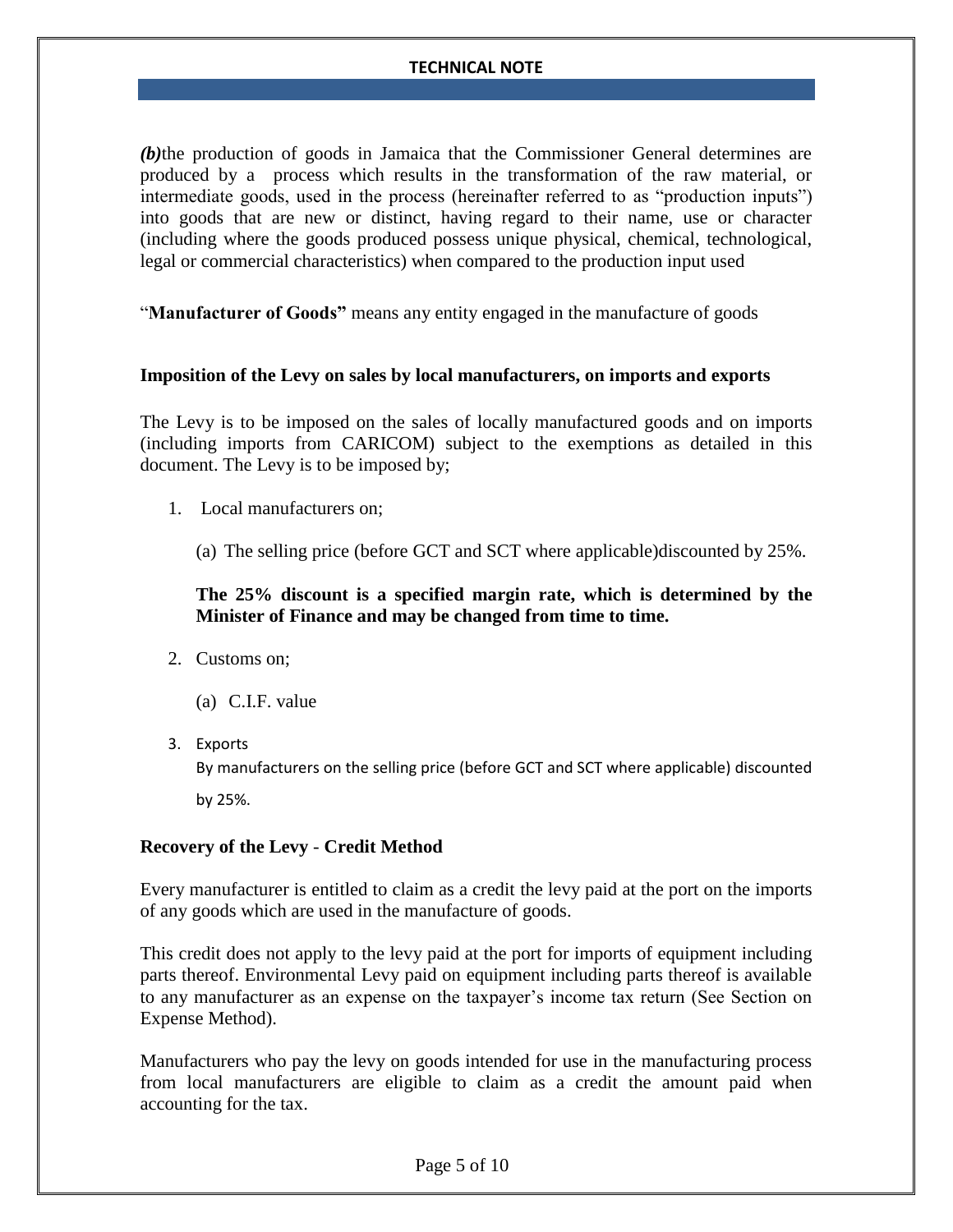## **Levy NOT Refundable**

Where, for any Manufacturer, in any return period the levy (inputs) incurred on imports on goods exceeds the environmental levy (outputs) imposed on domestic supplies, the excess will not be refunded but shall be carried forward to be utilized as a credit.

Any credit that is available at the end of the year of assessment, may be utilized as a credit against the corporate or personal income tax liability of the manufacturer entitled to the credit.

#### **Expense Method**

Manufacturers are able to expense the Levy as follows;

The Levy (if any) paid quarterly to Tax Administration Jamaica as per environmental levy returns (EL01) as an expense on the income tax return in respect of the year of assessment in which the Levy was paid.

The Levy can be claimed as an expense by a manufacturer on the income tax return in respect of the year of assessment in which the expense was incurred in respect of all equipment (including parts thereof) imported by a taxpayer. For the avoidance of doubt the levy on capital equipment will be capitalized, and annual capital allowances allowed on the income tax return.

#### **Treatment of:**

**Donations:** Manufactured goods that are taken from stock and given away as donations will have no consideration on which to calculate the levy.

**Discounts:** Trade discounts are used to reduce the selling price of the goods. The levy is then calculated on the new selling price (before GCT and SCT) discounted by 25%.

**Rebates:** A is a [return](http://www.businessdictionary.com/definition/return.html) of a portion of a [purchase](http://www.businessdictionary.com/definition/purchase.html) [price](http://www.businessdictionary.com/definition/labor-rate-price-variance.html) by a [seller](http://www.businessdictionary.com/definition/seller.html) to a [buyer,](http://www.businessdictionary.com/definition/buyer.html) usually on purchase of a specified [quantity,](http://www.businessdictionary.com/definition/quantity.html) or [value,](http://www.businessdictionary.com/definition/value.html) of [goods](http://www.businessdictionary.com/definition/goods.html) within a specified [period.](http://www.businessdictionary.com/definition/period.html) Unlike [discount](http://www.businessdictionary.com/definition/discount.html) (which is deducted in [advance](http://www.businessdictionary.com/definition/advance.html) of [payment\)](http://www.businessdictionary.com/definition/payment.html), rebate is given after the payment of the full [invoice](http://www.businessdictionary.com/definition/invoice.html) [amount.](http://www.businessdictionary.com/definition/amount.html) The manufacturer will make the necessary adjustments to his accounting records to pay the required levy on the reduction in the amount the goods were sold for.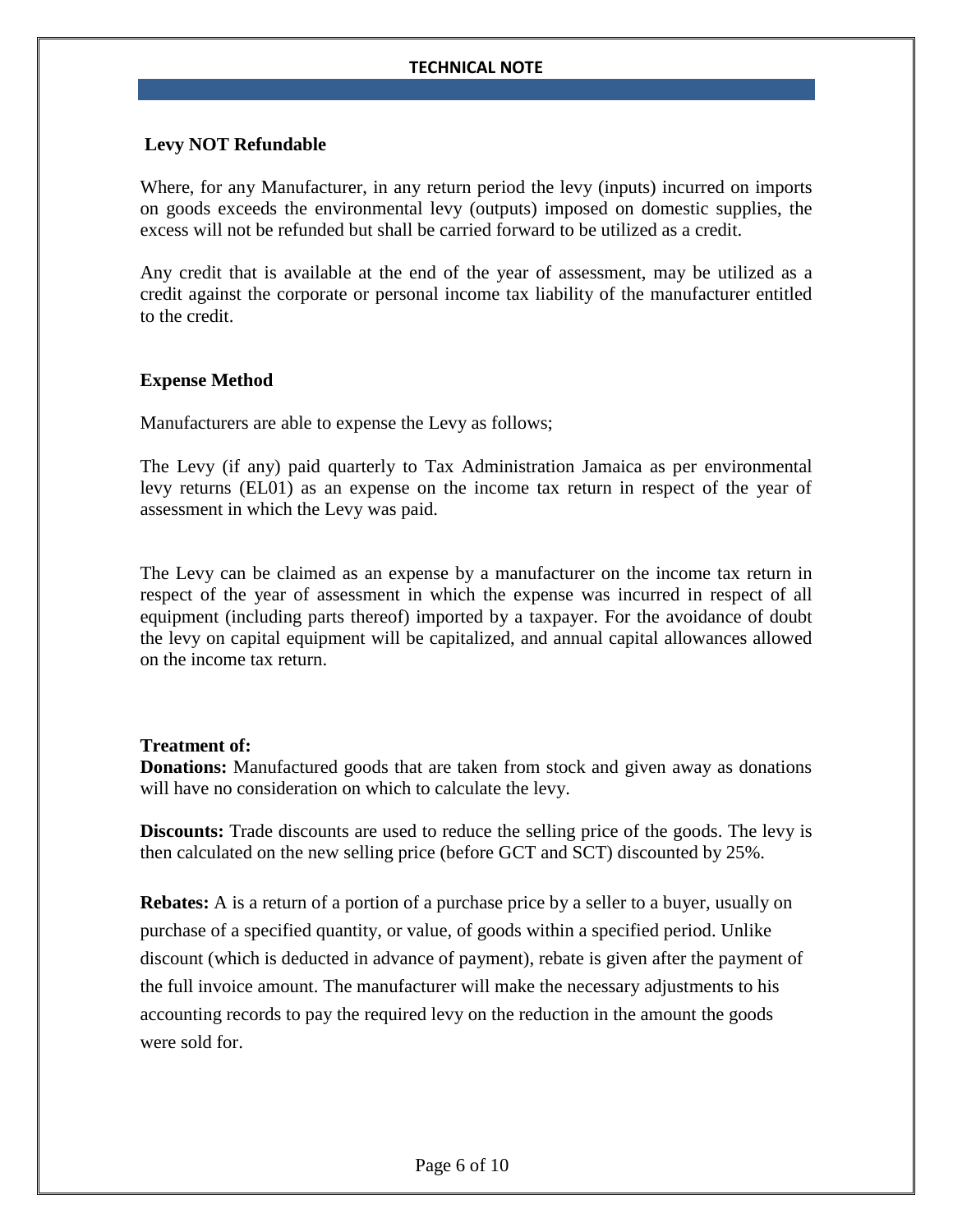**Refunds:** Compensation paid to a [customer](http://www.businessdictionary.com/definition/customer.html) for over-invoicing or for goods returned. The treatment would be similar to how rebates are treated as the manufacturer would have to make adjustments to his accounting records to pay the levy on the reduced/ new sales figure.

## <span id="page-6-0"></span>**Exemptions**

The legislation provides for the exemption from the Levy on:

- 1. Goods imported (administered by Customs of Jamaica) by;
	- A ministry or department of the Government;
	- A person entitled to immunities or privileges under section 10 of the Diplomatic Immunities and Privileges Act;
	- An arriving passenger of an aircraft or ship (passed as such by a proper officer of customs); where such goods do not exceed US\$500.00the passenger's allowance for duty-free importation under the Customs Act.
	- The bauxite sector.
- 2. Sales by Local Manufacturers(administered by TAJ) by;
	- Production of bauxite and alumina under the Bauxite and Alumina Industries (Encouragement) Act, which provides for a regime for environmental protection.
	- Charitable organization as defined by the Charities Act
	- Foreign organization as defined in accordance with the Technical Assistance (Immunities and Privileges) Act
	- An Entity that is an international organization in accordance with the Diplomatic Immunities and Privileges Act

#### <span id="page-6-1"></span>**Accounting for Environmental Levy -**

- (a) Invoices
- (b) Return
- (c) Quarterly Payments
- (d) Books and Records
- (e) Offence and Enforcement

#### **Invoices**

Manufacturers selling goods to local manufacturers **MUST** include the levy as a line item on their invoices; this will facilitate the claiming of the levy credits. Manufacturers who only sells to non-manufacturers do not have to show the levy as a line item on their invoices.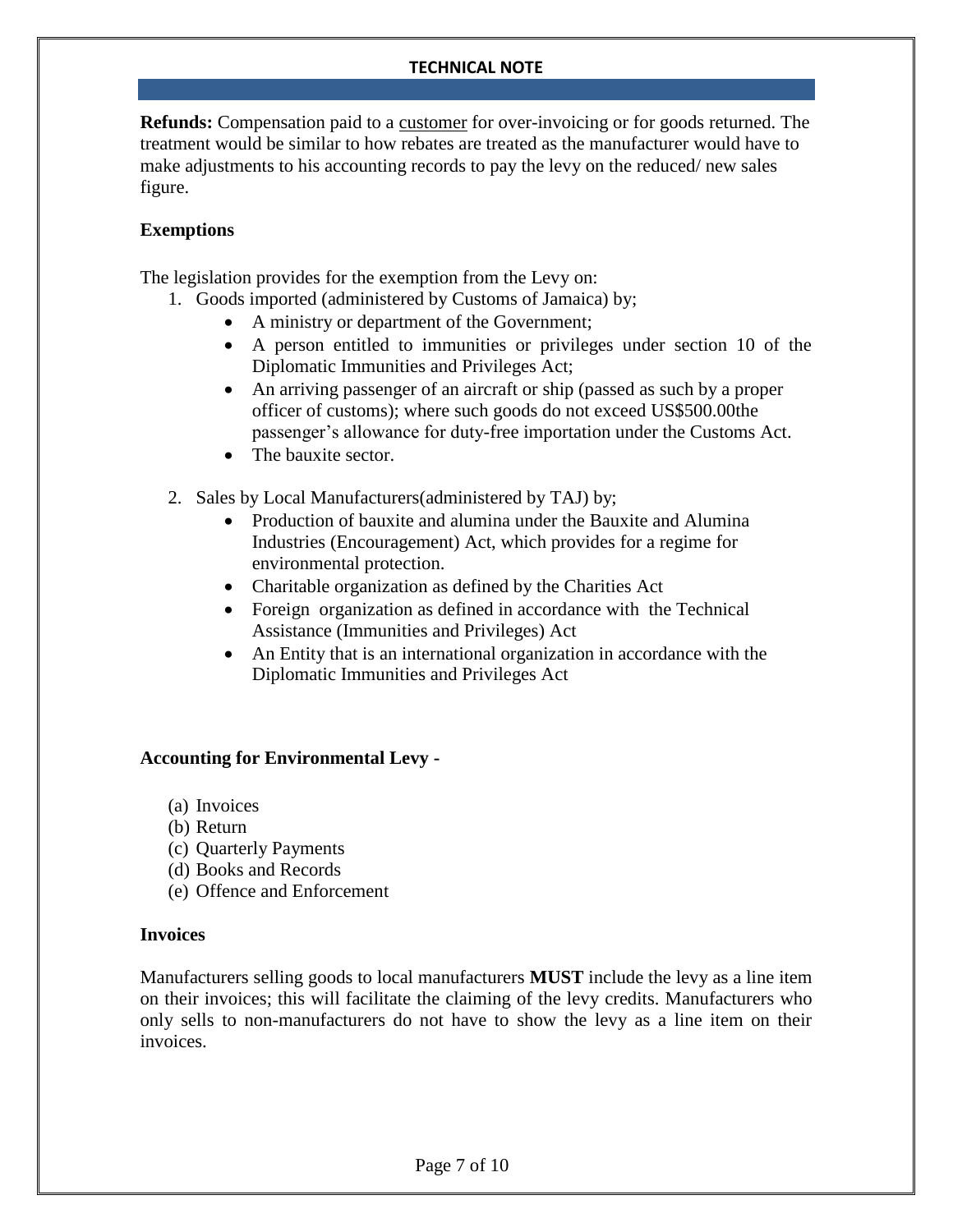#### <span id="page-7-0"></span>**Return – Persons Required to File**

Every manufacturer who is liable under the proposed Order is required to file an Environmental Levy Return. The return is due quarterly on the last working day of the month following the quarter for which the return is due. The relevant periods for which the returns are due are; three months ending March  $31<sup>st</sup>$ , June  $30<sup>th</sup>$ , September  $30<sup>th</sup>$ , and December 31<sup>st</sup>. Therefore, returns are due on the last working day of April, July, October and January respectively.

Every manufacturer who is liable under the proposed Order shall, within such prescribed period, furnish to the Commissioner General a return in the prescribed form, whether or not Environmental Levy is due and payable.

#### **Payment – Persons Required to Remit**

Every manufacturer who is liable under the legislation who is required to account for the Levy shall pay the amount due and payable by the last working day of the month following the quarter for which the return is due, namely the last day of April, July, October and January respectively. A working day for the purposes of the administration of the Levy is Monday to Friday excluding public holiday.

#### **Manufacturer to keep Books and Records**

Every manufacturer who is liable under the legislation shall keep such accounts, books and records as may be prescribed by the relevant tax laws.

# <span id="page-7-1"></span>**Application of Collections, Assessment and Enforcement Provisions of the GCT Act**

The relevant sections of the General Consumption Tax to be applied with modifications

**Section 37 –** Demand for payments

**Section 38 –** Commissioner General may make assessment

- **Section 39 –**Assessment deemed correct except in proceedings on objection
- **Section 40 –**Registered taxpayer may object to assessment of tax
- **Section 41 –**Appeals.
- **Section 48 –**Application of Tax Collection Act
- **Section 54** Penalties relating to registration and change of status, returns, etc.

**Section 56 –**Offences involving dishonesty

- **Section 56A –** Offence of failure to keep records, etc.
- **Section 56B –** Offences relating to making false or misleading statement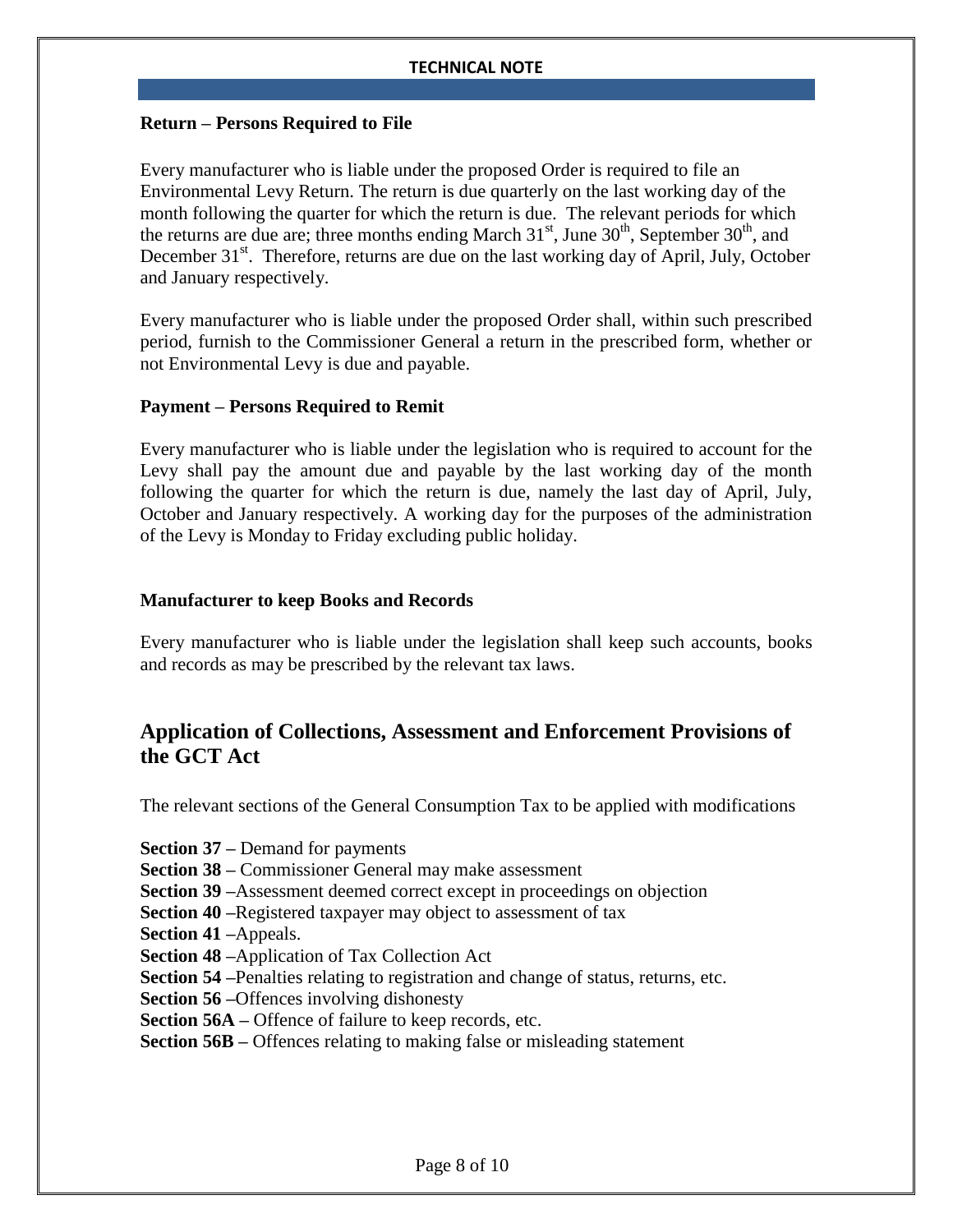# <span id="page-8-0"></span>**Illustrations of how the Manufacturing Sector will account for the levy**

## **No. 1**

Manufacturer A imports raw materials on which the Levy of \$1,000.00 was imposed. He utilized the raw materials in the production of finished goods which he sold and imposed the Levy of \$1,500.00.

| <b>Name of Taxpayer:</b>                           | TRN:        | <b>Period:</b>                          | Amount:  |
|----------------------------------------------------|-------------|-----------------------------------------|----------|
| Manufacturer A                                     | 001-234-567 | dd.mm.yyyy<br>01.04.2015-<br>30.06.2015 |          |
| Environmental Levy imposed on domestic<br>supplies |             |                                         | 1,500.00 |
| Environmental Levy imposed by Customs on:          |             |                                         |          |
| Raw materials                                      |             |                                         | 1,000.00 |
| Machinery                                          |             |                                         |          |
| <b>Motor Vehicle</b>                               |             |                                         |          |
| Environmental Levy Payable/(Creditable)            |             |                                         | 500.00   |

## **ENVIRONMENTAL LEVY RETURN – EL01**

# **No. 2**

Manufacturer B imports raw materials on which the Levy of \$1,000.00 was imposed. He utilized the raw materials in the production of finished goods which he sold and imposed Environmental Levy of \$1,500.00.

| <b>Name of Taxpayer:</b>                           | TRN:        | Period:                  | Amount:  |
|----------------------------------------------------|-------------|--------------------------|----------|
| <b>Manufacturer B</b>                              | 001-234-567 | 01.04.2015<br>30.06.2015 |          |
| Environmental Levy imposed on domestic<br>supplies |             |                          | 1,500.00 |
| Environmental Levy imposed by Customs on:          |             |                          |          |
| Raw materials                                      |             |                          | 1,000.00 |
|                                                    |             | 500.00                   |          |

## **ENVIRONMENTAL LEVY RETURN – EL01**